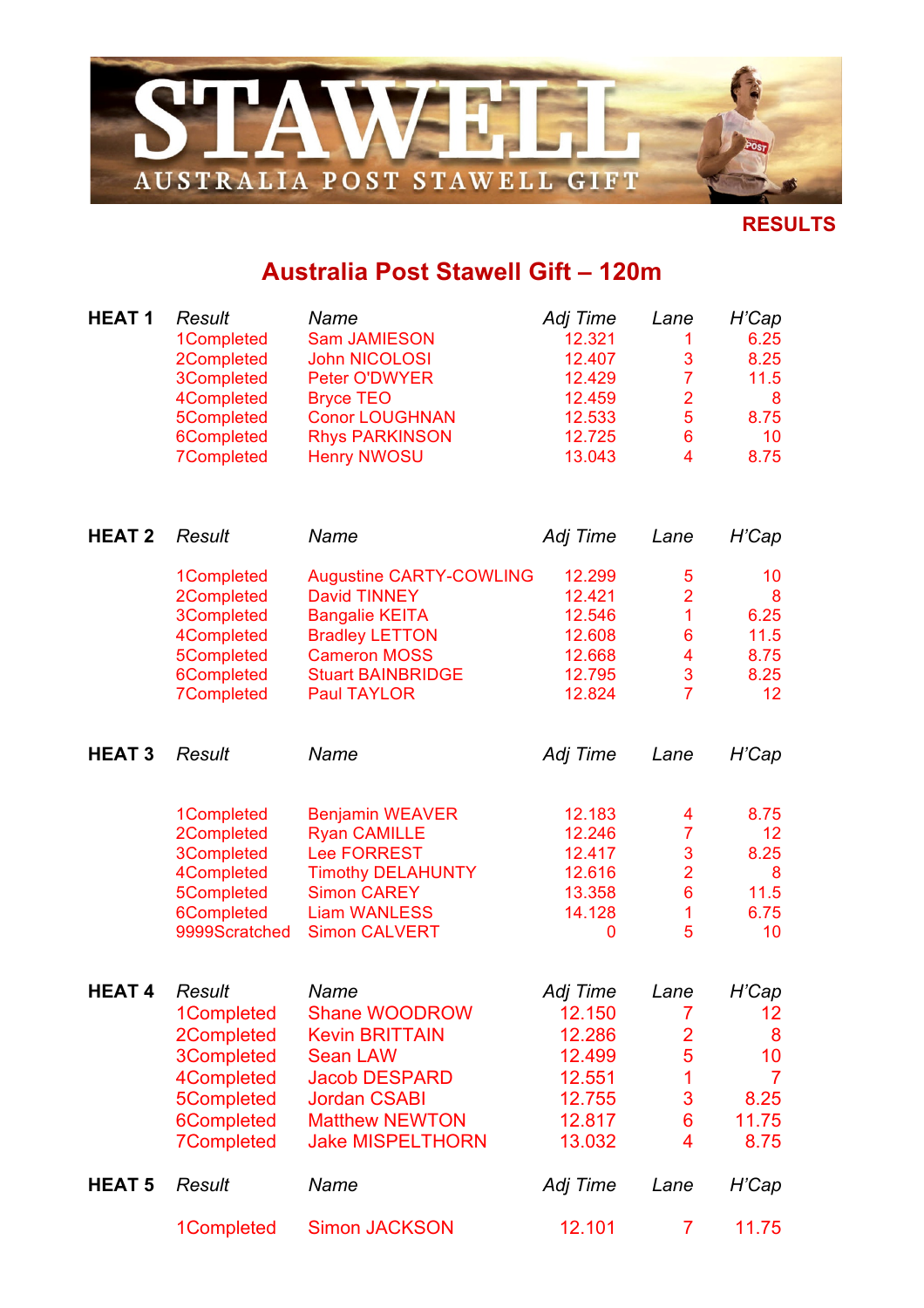|                    | 2Completed<br>3Completed<br>4Completed<br>5Completed<br>6Completed | <b>Nicholas MACGIBBON</b><br><b>Dylan PANIZZA</b><br><b>Shaun FLETCHER</b><br><b>Jaryd COWLEY</b><br><b>Ben KOSCHADE</b> | 12.293<br>12.315<br>12.474<br>12.563<br>12.651 | 4<br>5<br>$\overline{\mathbf{2}}$<br>$\overline{6}$<br>3 | 8.75<br>9<br>8<br>10.25<br>8.25 |
|--------------------|--------------------------------------------------------------------|--------------------------------------------------------------------------------------------------------------------------|------------------------------------------------|----------------------------------------------------------|---------------------------------|
|                    | <b>7Completed</b>                                                  | <b>Jesse USOALII</b>                                                                                                     | 12.823                                         | 1                                                        | $\overline{7}$                  |
| <b>HEAT 6</b>      | Result                                                             | Name                                                                                                                     | Adj Time                                       | Lane                                                     | H'Cap                           |
|                    | 1Completed                                                         | <b>Edward WARE</b>                                                                                                       | 12.266                                         | 6                                                        | 10.25                           |
|                    | 2Completed                                                         | <b>Nick MAGREE</b>                                                                                                       | 12.406                                         | 7                                                        | 12                              |
|                    | 3Completed                                                         | <b>Fabrice MELANIE</b>                                                                                                   | 12.569                                         | 5                                                        | 9                               |
|                    | 4Completed                                                         | <b>Richard HANKIN</b>                                                                                                    | 12.614                                         | 1                                                        | $\overline{7}$                  |
|                    | 5Completed                                                         | <b>Dylan CALLEJA</b>                                                                                                     | 12.634                                         | 3                                                        | 8.25                            |
|                    | 6Completed                                                         | <b>Bros KELLY</b>                                                                                                        | 12.714                                         | 4                                                        | 8.75                            |
|                    | <b>7Completed</b>                                                  | <b>Laurent STEWART</b>                                                                                                   | 12.752                                         | $\overline{2}$                                           | 8                               |
| <b>HEAT 7</b>      | <b>Result</b>                                                      | Name                                                                                                                     | Adj Time                                       | Lane                                                     | H'Cap                           |
|                    | 1Completed                                                         | <b>James LOBLEY</b>                                                                                                      | 12.519                                         | 5                                                        | 9                               |
|                    | 2Completed                                                         | <b>Cole UNASA</b>                                                                                                        | 12.547                                         | 1                                                        | 7.25                            |
|                    | 3Completed                                                         | <b>James CIBICH</b>                                                                                                      | 12.623                                         | 3                                                        | 8.5                             |
|                    | 4Completed                                                         | <b>Ollie WURM</b>                                                                                                        | 12.634                                         | $\frac{2}{7}$                                            | 8                               |
|                    | 5Completed                                                         | <b>Rory PLANT</b>                                                                                                        | 12.916                                         |                                                          | 9.25                            |
|                    | 6Completed                                                         | <b>Sam DICK</b>                                                                                                          | 13.450                                         | 4                                                        | 8.75                            |
|                    |                                                                    | 9999Scratched Adam HAYES                                                                                                 | 0                                              | 6                                                        | 9.25                            |
|                    |                                                                    |                                                                                                                          |                                                |                                                          |                                 |
| <b>HEAT 8</b>      | Result                                                             | Name                                                                                                                     | Adj Time                                       | Lane                                                     | H'Cap                           |
|                    | 1Completed                                                         | lain McFARLANE                                                                                                           | 12.343                                         | 1                                                        | 7.25                            |
|                    | 2Completed                                                         | <b>Paul TANCREDI</b>                                                                                                     | 12.348                                         | 5                                                        | 10.25                           |
|                    | 3Completed                                                         | <b>Cam DUNBAR</b>                                                                                                        | 12.574                                         | 3                                                        | $9^{\circ}$                     |
|                    | 4Completed                                                         | <b>Rodney MATHEWS</b>                                                                                                    | 12.588                                         | $\overline{7}$                                           | 12 <sub>2</sub>                 |
|                    | 5Completed                                                         | <b>Craig FOLEY</b>                                                                                                       | 12.979                                         | 6                                                        | 12                              |
|                    | 6Completed                                                         | <b>Jack LEWIS</b>                                                                                                        | 13.316                                         | 4                                                        | 9.25                            |
|                    | <b>7Completed</b>                                                  | <b>Brendan WATT</b>                                                                                                      | 13.549                                         | $\overline{2}$                                           | 8.75                            |
| <b>HEAT 9</b>      | Result                                                             | Name                                                                                                                     | Adj Time                                       | Lane                                                     | H'Cap                           |
|                    | 1Completed                                                         | <b>Andrew ROBINSON</b>                                                                                                   | 12.164                                         | $\mathbf{1}$                                             | 7.25                            |
|                    | 2Completed                                                         | <b>Shaun HARGREAVES</b>                                                                                                  | 12.303                                         | 3                                                        | 9.25                            |
|                    | <b>3Completed</b>                                                  | <b>Robert SPENCER</b>                                                                                                    | 12.361                                         | 4                                                        | 10.25                           |
|                    | 4Completed                                                         | <b>Dale LYONS</b>                                                                                                        | 12.429                                         | 6                                                        | 10.5                            |
|                    |                                                                    |                                                                                                                          |                                                |                                                          |                                 |
|                    | 5Completed                                                         | <b>Stuart ROOKE</b>                                                                                                      | 12.550                                         | 5                                                        | 10.25                           |
|                    | 6Completed<br><b>7Completed</b>                                    | <b>Christopher EATHER</b><br><b>Mathew CURRIE</b>                                                                        | 12.925<br>13.369                               | 7<br>$\overline{2}$                                      | 12<br>9                         |
|                    |                                                                    |                                                                                                                          |                                                |                                                          |                                 |
| HEAT <sub>10</sub> | Result                                                             | Name                                                                                                                     | Adj Time                                       | Lane                                                     | H'Cap                           |
|                    | 1Completed                                                         | <b>Josh TIU</b>                                                                                                          | 12.199                                         | 4                                                        | 10.5                            |
|                    | 2Completed                                                         | <b>Dean SCARFF</b>                                                                                                       | 12.211                                         | $\mathbf{1}$                                             | 7.25                            |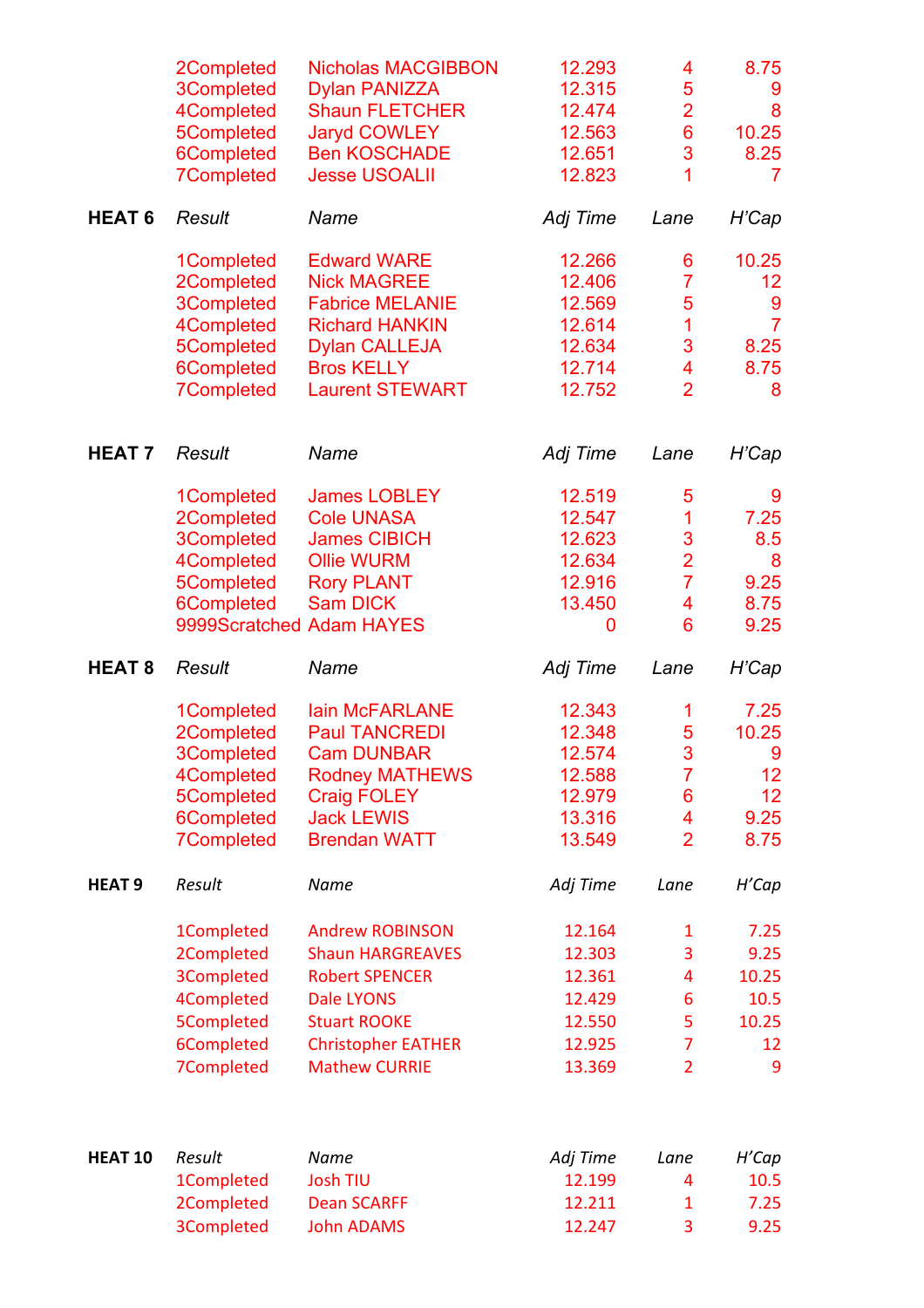|                    | 4Completed               | <b>Paul CRACROFT-WILSON</b>                | 12.284           | $\overline{2}$ | 9               |
|--------------------|--------------------------|--------------------------------------------|------------------|----------------|-----------------|
|                    | 5Completed               | <b>Matthew HARVEY</b>                      | 12.449           | 5              | 11.25           |
|                    | 6Completed               | <b>Matthew CALLARD</b>                     | 12.814           | 6              | 12              |
|                    | 7Completed               | <b>Mark HIGNETT</b>                        | 13.164           | $\overline{7}$ | 12              |
| HEAT 11            | Result                   | Name                                       | Adj Time         | Lane           | H'Cap           |
|                    | 1Completed               | <b>Andrew BOUDRIE</b>                      | 12.178           | 3              | 9               |
|                    | 2Completed               | <b>David AFATH</b>                         | 12.264           | $\overline{2}$ | 7.5             |
|                    | <b>3Completed</b>        | <b>Asafa POWELL</b>                        | 12.319           | $\mathbf{1}$   | $\mathbf 0$     |
|                    | 4Completed               | <b>Tom PAAVOLA</b>                         | 12.432           | 4              | 9.25            |
|                    | 5Completed               | <b>Jesse MATTHEWS</b>                      | 12.493           | 5              | 10.5            |
|                    | 6Completed               | <b>Matthew D'ASTOLI</b>                    | 12.610           | 6              | 12              |
| <b>HEAT 12</b>     | Result                   | Name                                       | Adj Time         | Lane           | H'Cap           |
|                    | 1Completed               | <b>Joshua ROSS</b>                         | 12.486           | $\mathbf{1}$   | $\mathbf{1}$    |
|                    | 2Completed               | <b>Glenn ROSS</b>                          | 12.571           | 4              | 10.5            |
|                    | <b>3Completed</b>        | <b>Christopher INNES-WONG</b>              | 12.753           | 3              | 9.5             |
|                    | 4Completed               | <b>Timothy ROSEN</b>                       | 13.087           | $\overline{7}$ | 12              |
|                    | 5Completed               | <b>Gavin O'NEIL</b>                        | 13.097           | 5              | 12              |
|                    | 6Completed               | Michael VOUMARD                            | 13.229           | $\overline{2}$ | 9               |
|                    | 7Completed               | <b>Richard BROWN</b>                       | 15.649           | 6              | 11.25           |
| HEAT <sub>13</sub> | Result                   | Name                                       | Adj Time         | Lane           | H'Cap           |
|                    | 1Completed               | <b>Daniel STEINHAUSER</b>                  | 12.351           | 3              | 9               |
|                    | 2Completed               | <b>Matthew EDDY</b>                        | 12.428           | 5              | 10.5            |
|                    | <b>3Completed</b>        | <b>Michael BELTRAME</b>                    | 12.474           | $\overline{2}$ | 7.5             |
|                    | 4Completed               | <b>Bola LAWAL</b>                          | 12.566           | $\mathbf{1}$   | 3.5             |
|                    | 5Completed               | <b>Shane QUINN</b>                         | 13.577           | $\overline{7}$ | 12              |
|                    | 6Completed               | <b>Adrian BURKE</b>                        | 13.696           | 4              | 9.5             |
|                    | 9999Scratched            | <b>Andrew FLANAGAN</b>                     | 0                | 6              | 12              |
| <b>HEAT 14</b>     | Result                   | Name                                       | Adj Time         | Lane           | H'Cap           |
|                    | 1Completed               | <b>Isaac DUNMALL</b>                       | 12.115           | 6              | 10.5            |
|                    | 2Completed               | <b>Tim ESCHEBACH</b>                       | 12.187           | 4              | 9.5             |
|                    | <b>3Completed</b>        | <b>Carl MOREHOUSE</b>                      | 12.380           | $\overline{2}$ | 7.5             |
|                    | 4Completed               | <b>Jordan CALDOW</b>                       | 12.430           | $\mathbf{1}$   | 4.5             |
|                    | 5Completed               | <b>Ryan SCHMIDT</b>                        | 12.528           | 3              | 9               |
|                    | 6Completed               | <b>Daniel LEMOTO</b>                       | 12.568           | 5              | 10.5            |
|                    | 7Completed               | <b>Matthew MIFSUD</b>                      | 13.319           | 7              | 12              |
|                    | 9999Scratched            | <b>Jarryd GEDDES</b>                       | 0                | 8              | 4               |
| <b>HEAT 15</b>     | Result                   | Name                                       | Adj Time         | Lane           | H'Cap           |
|                    | 1Completed               | <b>Matt CARTER</b>                         | 12.489           | 1              | 4               |
|                    | 2Completed               | <b>Douglas GREENOUGH</b>                   | 12.584           | 3<br>5         | 9.75            |
|                    | 3Completed<br>4Completed | <b>Leigh PHELAN</b><br><b>Joel FANNING</b> | 12.600<br>12.608 | 6              | 11<br>11.25     |
|                    | 5Completed               | <b>Simon FITZPATRICK</b>                   | 12.851           | 4              | 10.5            |
|                    | 6Completed               | <b>James WOODGATE</b>                      | 12.888           | $\overline{2}$ | 7.75            |
|                    | <b>7Completed</b>        | <b>Jay BLAKE</b>                           | 13.441           | $\overline{7}$ | 12 <sub>2</sub> |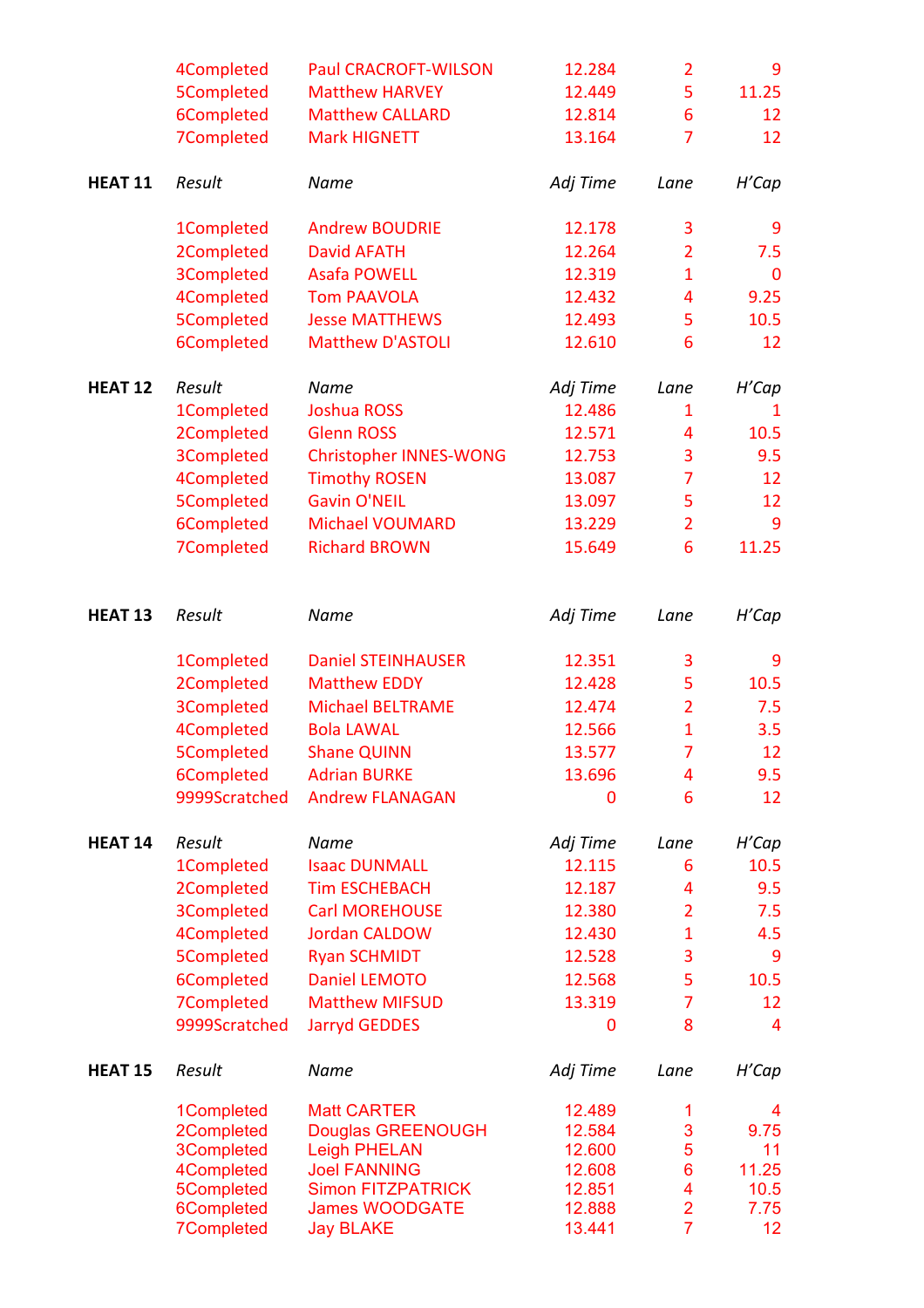| 1Completed<br>Mitchell WILLIAMS-SWAIN<br>12.079<br>1<br>$\overline{2}$<br>2Completed<br>12.322<br><b>Matthew HARGREAVES</b><br>3<br>3Completed<br><b>Nathan McNAB</b><br>12.916<br>$\overline{7}$<br>4Completed<br><b>Noddy ANGELAKOS</b><br>12.964<br>5Completed<br><b>William LITTLE</b><br>12.984<br>6<br>5<br>6Completed<br><b>Martin HORNE</b><br>13.700 | 4.5<br>7.75<br>9.75<br>12<br>12 |
|---------------------------------------------------------------------------------------------------------------------------------------------------------------------------------------------------------------------------------------------------------------------------------------------------------------------------------------------------------------|---------------------------------|
|                                                                                                                                                                                                                                                                                                                                                               |                                 |
|                                                                                                                                                                                                                                                                                                                                                               |                                 |
|                                                                                                                                                                                                                                                                                                                                                               |                                 |
|                                                                                                                                                                                                                                                                                                                                                               |                                 |
|                                                                                                                                                                                                                                                                                                                                                               |                                 |
|                                                                                                                                                                                                                                                                                                                                                               |                                 |
|                                                                                                                                                                                                                                                                                                                                                               | 12                              |
| <b>7Completed</b><br>4<br><b>Mathew BROOKS</b><br>13.868                                                                                                                                                                                                                                                                                                      | 10.75                           |
| Result<br>HEAT 17<br>Name<br>Adj Time<br>Lane                                                                                                                                                                                                                                                                                                                 | H'Cap                           |
| Tjimarri SANDERSON-MILERA<br>12.294<br>1Completed<br>4                                                                                                                                                                                                                                                                                                        | 9.75                            |
| 2Completed<br><b>Khan MARR</b><br>12.493<br>1                                                                                                                                                                                                                                                                                                                 | 5.25                            |
| 5<br><b>3Completed</b><br><b>Andrew CAMPBELL</b><br>12.496                                                                                                                                                                                                                                                                                                    | 10.25                           |
| 6<br>4Completed<br>12.620<br><b>Shane EZARD</b>                                                                                                                                                                                                                                                                                                               | 10.75                           |
| 3<br>5Completed<br>12.723<br><b>Adrian HARRIS</b>                                                                                                                                                                                                                                                                                                             | 9.75                            |
| $\overline{2}$<br>6Completed<br>13.128<br><b>Max BELCHER</b>                                                                                                                                                                                                                                                                                                  | 8                               |
| $\overline{7}$<br><b>7Completed</b><br><b>Ryan HOFFMAN</b><br>13.534                                                                                                                                                                                                                                                                                          | 12                              |
|                                                                                                                                                                                                                                                                                                                                                               |                                 |
| HEAT <sub>18</sub><br>Result<br>Name<br>Adj Time<br>Lane                                                                                                                                                                                                                                                                                                      | H'Cap                           |
| 12.154<br>1Completed<br><b>Aaron STUBBS</b><br>1                                                                                                                                                                                                                                                                                                              | 5.25                            |
| 2Completed<br>5<br><b>Adam COOTE</b><br>12.188                                                                                                                                                                                                                                                                                                                | 11                              |
| <b>3Completed</b><br>4<br><b>Luke WHITNEY</b><br>12.402                                                                                                                                                                                                                                                                                                       | 9.75                            |
| 4Completed<br>$\overline{2}$<br><b>Matthew WALDRON</b><br>12.439                                                                                                                                                                                                                                                                                              | 8                               |
| $6\phantom{1}6$<br>5Completed<br>13.119<br><b>Andrew WALDRON</b>                                                                                                                                                                                                                                                                                              | 12                              |
| 3<br>9999Scratched<br><b>Connor VERRALL</b><br>0                                                                                                                                                                                                                                                                                                              | 8                               |
| $\overline{7}$<br>9999Scratched<br><b>Darren WHITTAKER</b><br>$\mathbf 0$                                                                                                                                                                                                                                                                                     | 12                              |
|                                                                                                                                                                                                                                                                                                                                                               |                                 |
|                                                                                                                                                                                                                                                                                                                                                               |                                 |
| Result<br><b>HEAT 19</b><br>Name<br>Adj Time<br>Lane                                                                                                                                                                                                                                                                                                          | H'Cap                           |
|                                                                                                                                                                                                                                                                                                                                                               |                                 |
| <b>James VINE</b><br>12.267<br>1Completed<br>2                                                                                                                                                                                                                                                                                                                | 8                               |
| 2Completed<br><b>Matthew WILTSHIRE</b><br>1<br>12.547                                                                                                                                                                                                                                                                                                         | 5.5                             |
| 6<br>3Completed<br><b>Christian FOSTER</b><br>12.660                                                                                                                                                                                                                                                                                                          | 9.75                            |
| <b>Jarred GILROY</b><br>4<br>4Completed<br>12.675                                                                                                                                                                                                                                                                                                             | 8.5                             |
| 3<br>5Completed<br><b>Dwane BECKLES</b><br>12.714                                                                                                                                                                                                                                                                                                             | 8.25                            |
| 5<br>6Completed<br>12.769<br><b>Nathan FOX</b>                                                                                                                                                                                                                                                                                                                | 9.75                            |
| $\overline{7}$<br><b>7Completed</b><br><b>Luke VERSACE</b><br>13.018                                                                                                                                                                                                                                                                                          | 11                              |
| HEAT <sub>20</sub><br>Result<br>Name<br>Adj Time<br>Lane                                                                                                                                                                                                                                                                                                      | H'Cap                           |
| 12.287<br><b>Gary FINEGAN</b><br>1Completed<br>1                                                                                                                                                                                                                                                                                                              | 5.5                             |
| $\overline{7}$<br><b>Jarrod LINDNER</b><br>12.444                                                                                                                                                                                                                                                                                                             | 11                              |
| 2Completed<br>4<br><b>Brett RICHARDS</b><br>12.570                                                                                                                                                                                                                                                                                                            | 8.5                             |
| 3Completed                                                                                                                                                                                                                                                                                                                                                    |                                 |
| 3<br><b>Scott TUOHY</b><br>4Completed<br>12.802                                                                                                                                                                                                                                                                                                               | 8.25                            |
| $\overline{2}$<br>5Completed<br><b>Ted BELCHER</b><br>13.031                                                                                                                                                                                                                                                                                                  | 8                               |
| $\overline{6}$<br>6Completed<br>Brandon HALLIDAY-THOMPSON14.073<br>5<br>9999Scratched<br><b>Michael BOLTON</b><br>0                                                                                                                                                                                                                                           | 9.75<br>9.75                    |
| HEAT <sub>21</sub><br>Result<br>Name<br>Adj Time<br>Lane                                                                                                                                                                                                                                                                                                      | H'Cap                           |
|                                                                                                                                                                                                                                                                                                                                                               |                                 |
| <b>Tom GAMBLE</b><br>12.267<br>1Completed<br>1<br>5<br>12.560<br>2Completed<br><b>Damian TOHL</b>                                                                                                                                                                                                                                                             | 6<br>9.75                       |